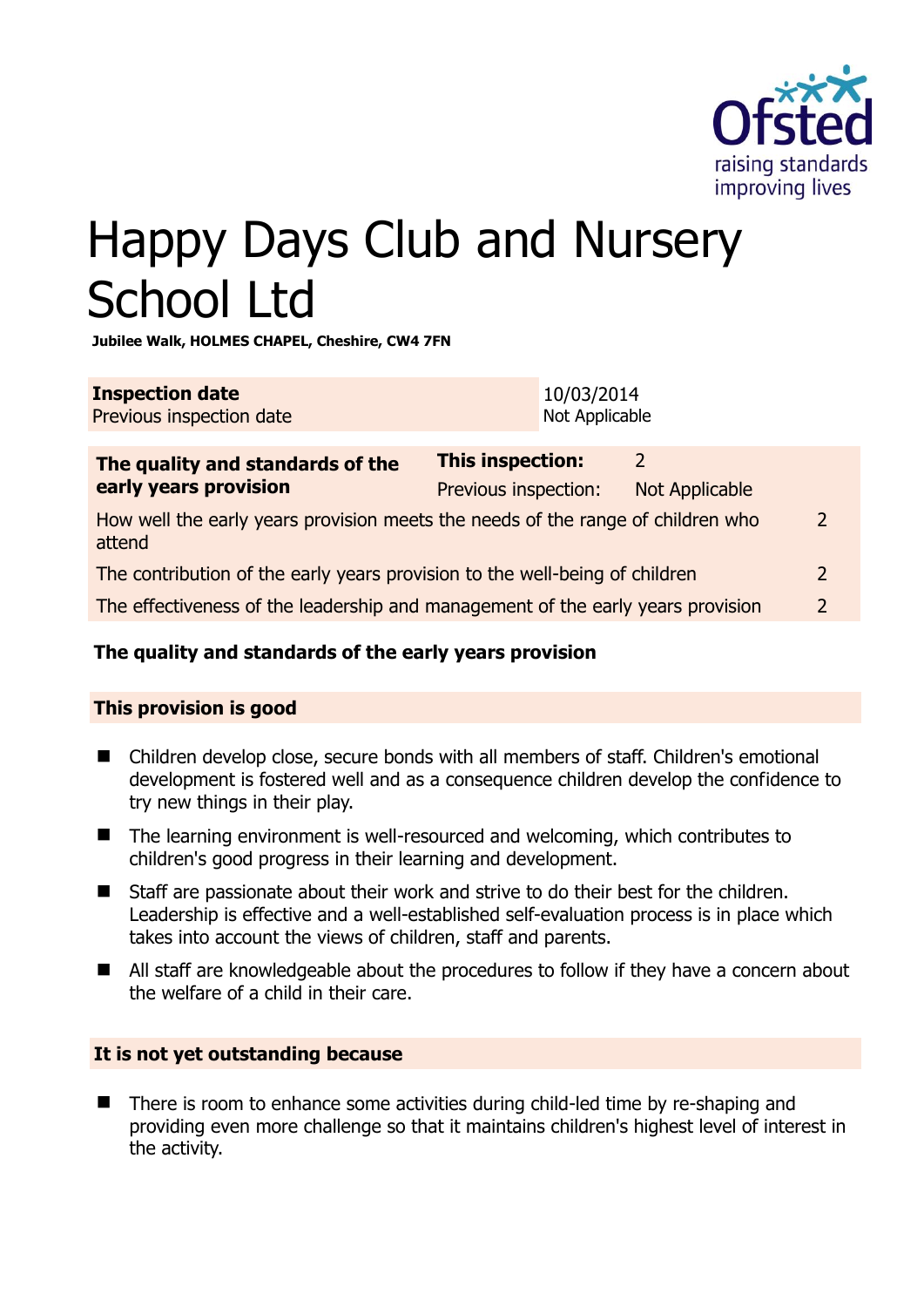# **Information about this inspection**

Inspections of registered early years provision are:

- scheduled at least once in every inspection cycle the current cycle ends on 31 July 2016
- scheduled more frequently where Ofsted identifies a need to do so, for example where provision was previously judged inadequate
- **•** brought forward in the inspection cycle where Ofsted has received information that suggests the provision may not be meeting the legal requirements of the Early Years Foundation Stage or where assessment of the provision identifies a need for early inspection
- **•** prioritised where we have received information that the provision is not meeting the requirements of the Early Years Foundation Stage and which suggests children may not be safe
- scheduled at the completion of an investigation into failure to comply with the requirements of the Early Years Foundation Stage.

The provision is also registered on the voluntary and compulsory parts of the Childcare Register. This report includes a judgment about compliance with the requirements of that register.

# **Inspection activities**

- The inspector observed activities in all playrooms and the outside area.
- ш The inspector spoke with staff, parents and carried out a joint observation with the manager and held meetings with the manager at appropriate times during the day.
- The inspector looked at a range of children's assessment records, checked evidence of suitability and qualifications of staff and sampled other records.

**Inspector**  Vicky Orlando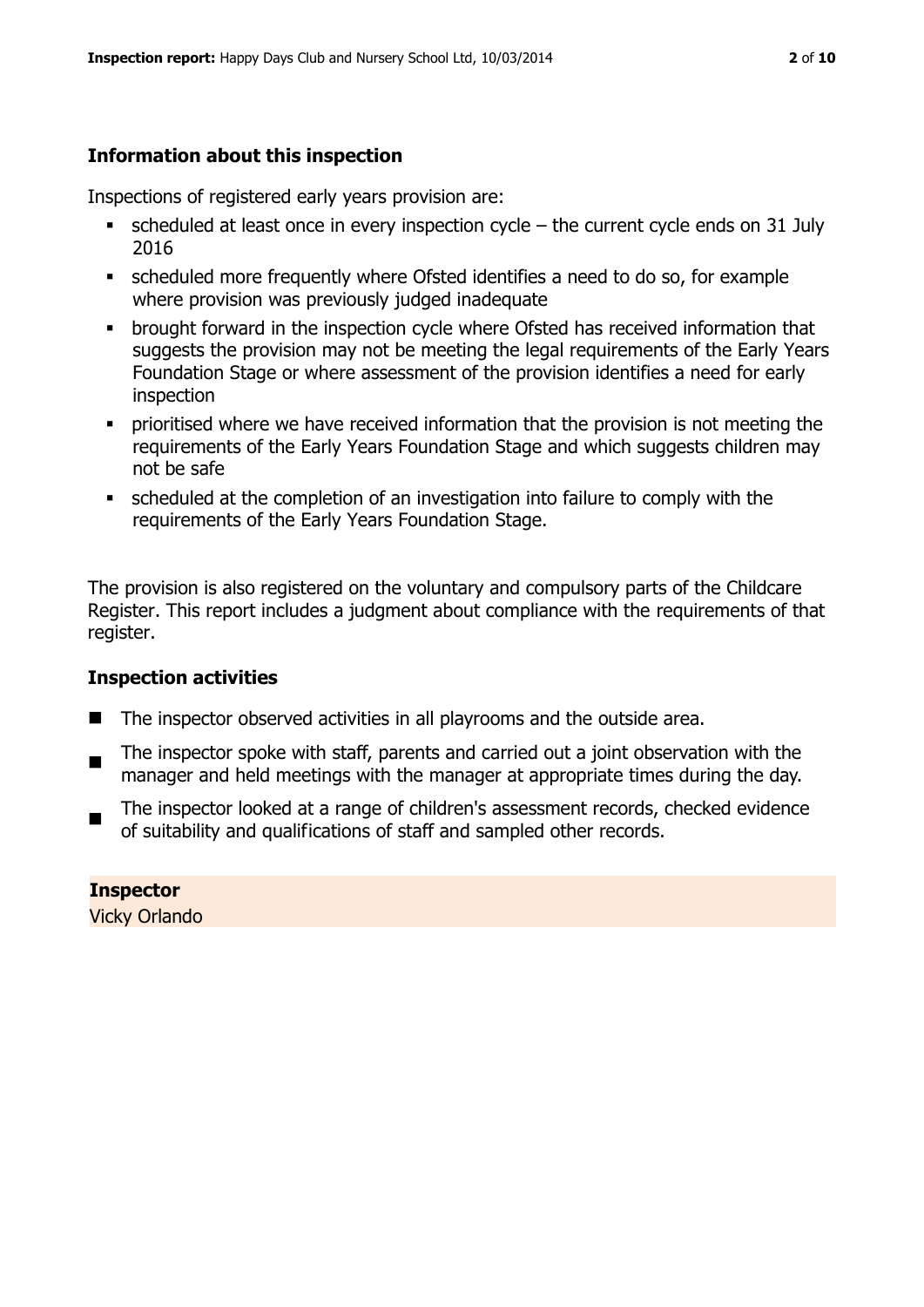# **Full report**

#### **Information about the setting**

Happy Days Club and Nursery School Ltd was registered in 2013 on the Early Years Register and the compulsory and voluntary parts of the Childcare Register. It is one of two settings owned by the same provider. It situated in Holmes Chapel Primary School grounds, in Holmes Chapel, Cheshire East and is privately owned. The setting serves the local area and is accessible to all children. There is a fully enclosed area available for outdoor play.

The setting employs 10 members of childcare staff. Nine hold appropriate early years qualifications at level 2 and above. The setting opens Monday to Friday, all year round. Sessions are from 8am until 6pm. Children attend for a variety of sessions. There are currently 32 children attending who are in the early years age group. The setting provides funded early education for two-, three- and four-year-old children. It supports children who speak English as an additional language and children with special educational needs and/or disabilities.

#### **What the setting needs to do to improve further**

#### **To further improve the quality of the early years provision the provider should:**

■ extend current very good practice to all staff so that they fully enhance children's learning to the very highest level and are able to re-shape activities that promote the characteristics of effective learning and critical thinking at every opportunity.

#### **Inspection judgements**

#### **How well the early years provision meets the needs of the range of children who attend**

All staff have a secure understanding of the Early Years Foundation Stage and know how to provide a broad range of experiences for children. Children are engaged at all times, in adult-led activities. They thoroughly enjoy the involvement of the staff playing with them and are eager to answer questions and join in discussion about what they are doing. Children are developing skills of critical thinking with most staff. However, there is room to further enhance the level of challenge in some child-led activities in order to maintain their interest at the highest levels and ensure that all staff are aware of when to intervene and re-shape a task. This will further extend children's ideas and enhance children's learning to the highest levels. Children enjoy a calm, welcoming and well resourced learning environment. The setting fosters children's enjoyment of the outdoors. Children in the 'Stars and Sunbeams' room relish in a variety of activities, which include digging in the sand pit with a variety of tools and shovels. A group of children enjoy sitting on top of the bridge that is covered in soft bark and looking at a variety of natural, musical instruments with a member of staff. They use words, such as 'soft', to describe the noises they make.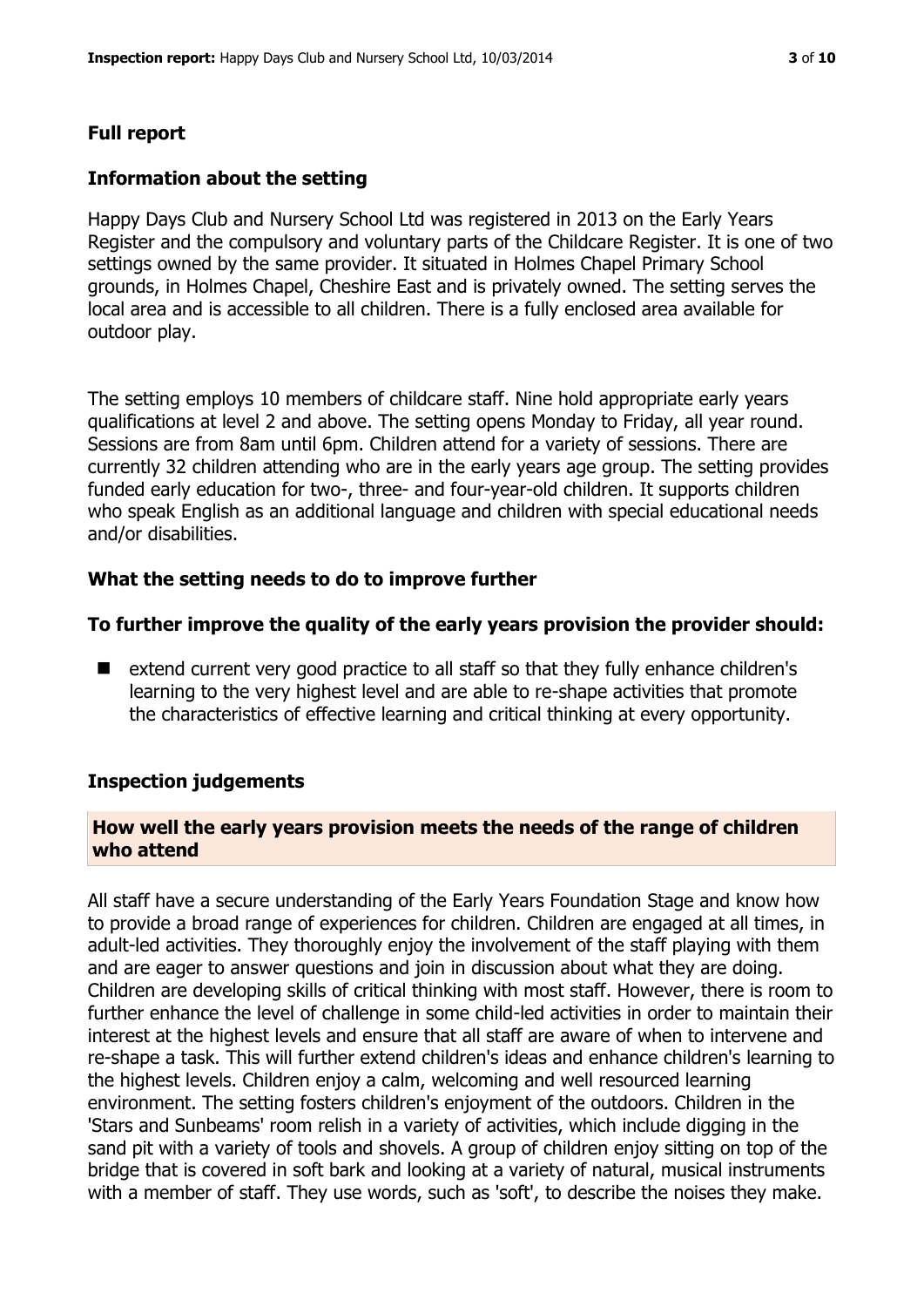A group of children like to sit under the sheltered area outdoors where they look at books and make dens. Children can practise more complex physical skills, such as climbing on the large purpose built 'stone'. The grooves and bumps in the stone allow children to manoeuvre and climb and to develop new skills take risks in their play. The bridge has a tunnel underneath that children enjoy crawling under and climbing over. Some children choose large pieces of material to enhance their play and pretend the bridge is a bed. Younger children in the 'Twinkles' room enjoy a variety of trikes, floor puzzles and a climbing frame. A child develops skills of balance walking along the rope bridge and children underneath tell a member of staff 'Here comes a monster'. Members of staff listen perceptively to children and respond to their conversations and interests. The member of staff gently reminds the children to invite the little boy to sit with them in their 'house'. Children are given time and space to develop their imagination. The educational programme does provide children with a breadth and depth of opportunities across the areas of learning. Staff are able to promote skills of mathematics and literacy with the vets role play. A group of children thoroughly enjoy 'injecting' the stuffed toys with 'medicine' and they 'write' down on paper what has been administered. The member of staff skilfully questions the children by asking 'how many pennies do I need to give you now?' A till is added to the activity to enhance the children's ideas and knowledge of number even further.

Practice is based on a secure knowledge of the Early Years Foundation Stage. Key persons know their children very well and use a variety of strategies in order to find out children's likes and interests, such as observing children, communicating with parents and observing how children use toys and objects so that they can plan effectively. As a result, children make good progress in their learning and gain a wide range of skills to support their future learning. The quality of teaching is strong and at times displays elements of outstanding practice as a result of a well-established and experienced team. Staff that are younger in service are able to develop their skills even further to promote children's learning to the very highest levels. An experienced member of the team carries out a vegetable printing activity to reinforce the letter of the week, 'v'. Children are skilfully questioned about the vegetables and this leads to discussions about where food comes from, their shape and colour and how they change when cooked. Staff make regular observations of children and record this in detailed 'learning journey' files. Photographs are used well to illustrate children's progress. Planning for children's next steps in learning are thorough and supported by the Early Years Outcomes guidance. Information about children's starting points is obtained from the child's family on entry and staff make every effort to communicate daily with parents. They also provide a weekly newsletter which indicates the learning that has taken place and offers tips to encourage children's learning further at home.

Staff effectively support children who are learning English as an additional language. They obtain words and phrases in their home language so that children can use, see and hear it at the nursery. This helps children to feel valued as they learn English as well as supporting their home language. In addition, children who have any special educational needs and/or disabilities are very well supported. Staff have established links with outside agencies to ensure children's needs are met well. In difficult situations, where outside support is not always available, the team are skilled at personally tailoring learning experiences for children and carefully look and listen to children's play and reactions. This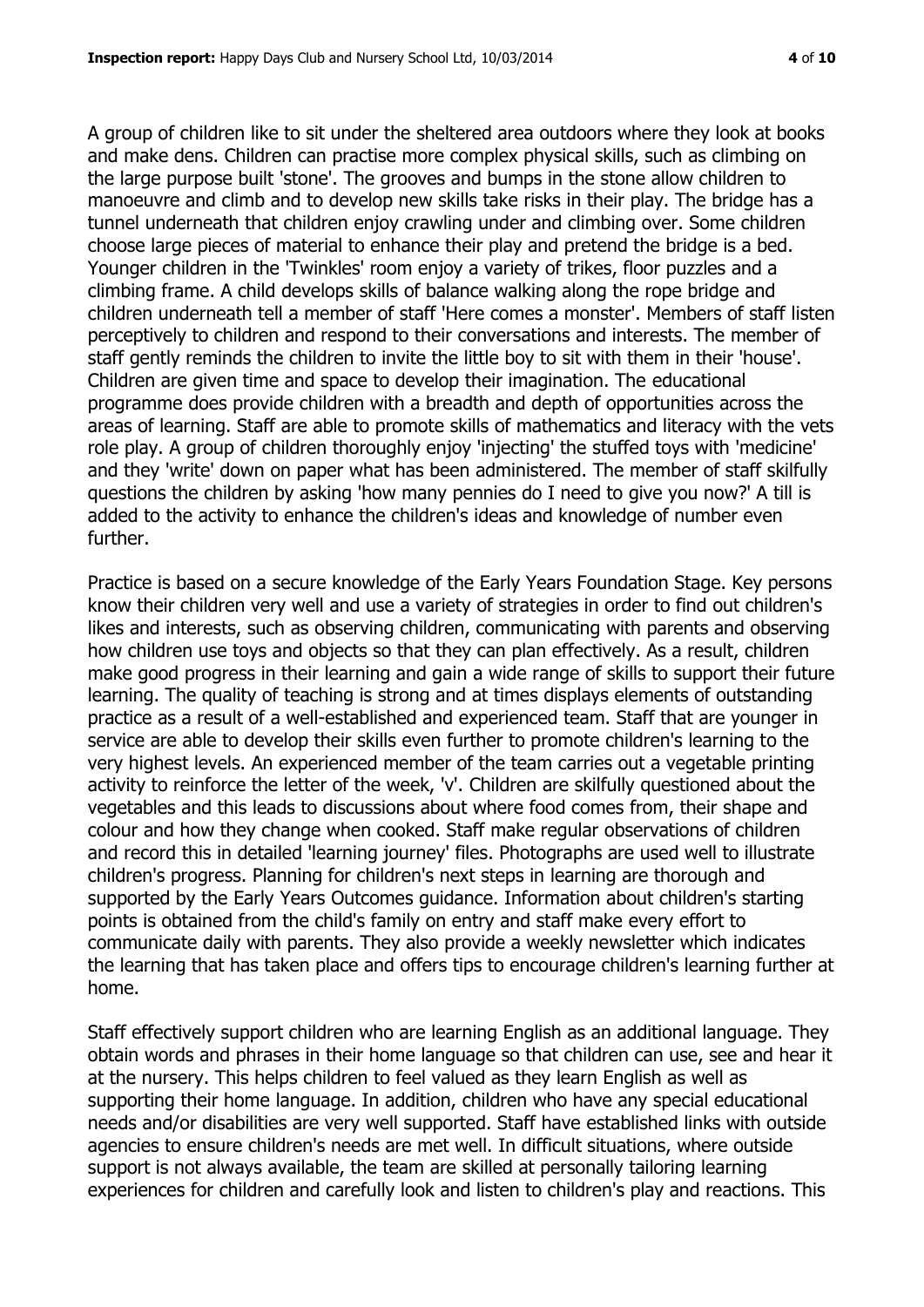enables them to carefully structure a learning programme that effectively meets individual needs and in turn, children feel secure and develop very close bonds with their key persons. The nursery is active in working with and encouraging parental involvement in children's learning. They are issued with a nursery book bag and take books to share with family at home. Newsletters and the partnership with parents' books are filled in by staff regularly and parents can read about children's progress as well as adding information or achievements made at home.

#### **The contribution of the early years provision to the well-being of children**

Children who are new to the nursery enjoy close interactions from staff and lots of reassurance. The key person system is well-embedded, which ensures children feel secure and settle quickly. New children are visited at home and at a local park, which establishes the relationship with children's key persons and familiarity when they begin nursery. Staff are flexible to work alongside the wishes of parent's during the settling-in period and fully respect the wishes and needs of parents. Children are secure with all staff and approach them with any concerns. Staff reassure younger children and engage them in interesting conversation when a child appears upset. Children's emotional development is fostered well. Parents spoken to on the day highly value the support of management and key person's in addressing the needs of families. Children are actively encouraged to develop skills of independence at snack times. They enjoy serving themselves pieces of fruit and yogurt and pouring drinks. There are many opportunities to develop self-care skills and staff give gentle reminders of the importance of keeping healthy. Children are able to assess risks through exciting outdoor equipment and staff supervise children well at all times. Children feel safe and in turn, they are developing the confidence to try new things in their play.

Children are emotionally prepared for the next stage in their learning. The nursery is on the grounds of a primary school and has established close networks with staff. The reception teacher spends time at the nursery observing children at play and sharing knowledge with key persons. Many children visit the nursery children during their break times and the majority of children attend the nursery's after school club. This provides reassurance to younger siblings of the school children. Staff organise activities geared to school life in the summer term, where children may bring in their new uniform. They practise getting dressed in it and dressed into their new physical education kit. Children see the move to school as an exciting next step as staff have worked hard to ensure their transition is smooth and they keep other professionals very well informed of children's learning and development. Staff also work hard to ensure any children who move onto settings outside the catchment area are also well-informed and fully encourage visits to the nursery so that staff can establish relationships with children.

#### **The effectiveness of the leadership and management of the early years provision**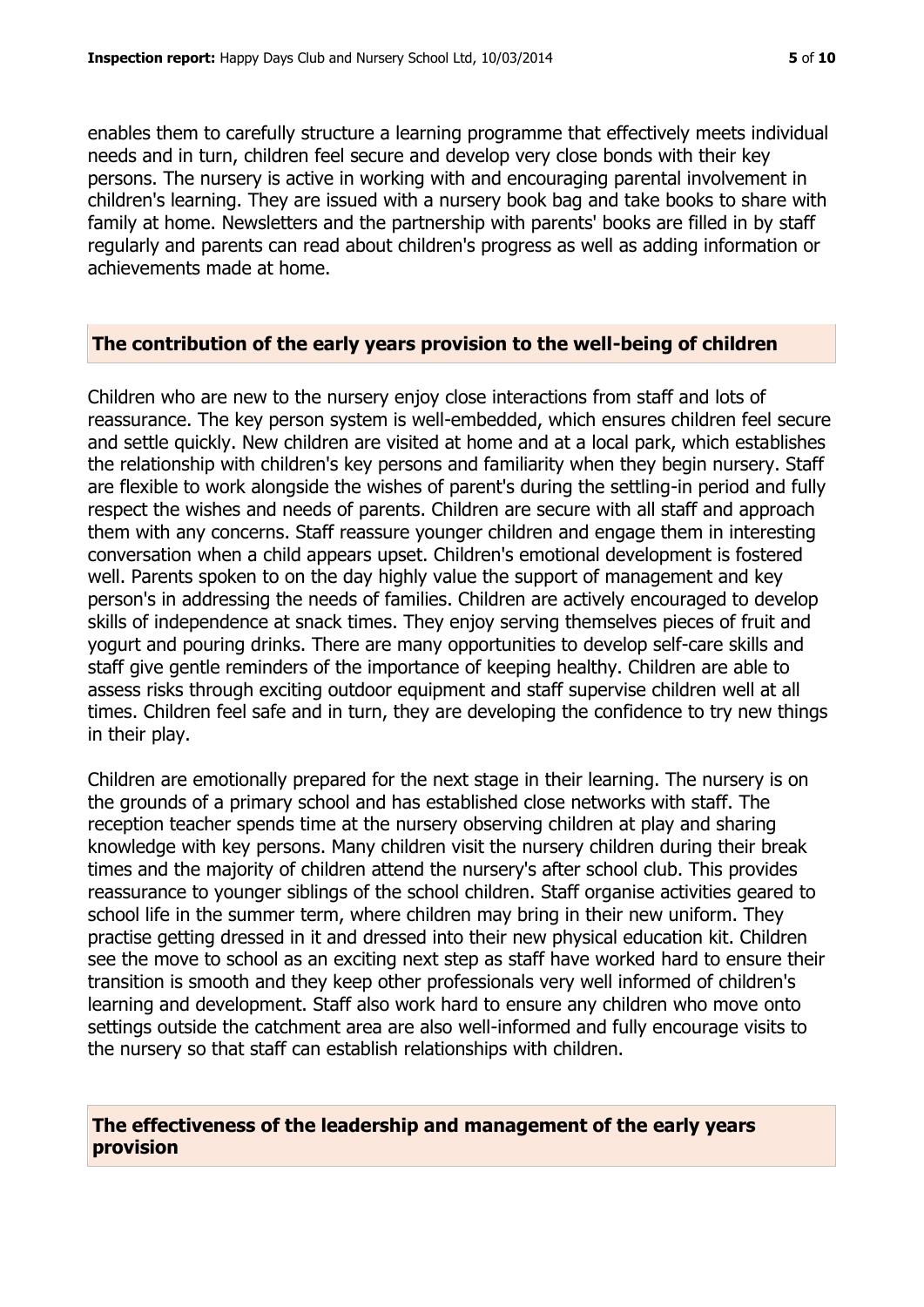The nursery is effectively led by the manager. She has an excellent understanding of her responsibilities in meeting the requirements of the Early Years Foundation Stage. Safeguarding requirements are fully understood by all staff and refreshed regularly. As a result, all staff are fully secure in their knowledge of safeguarding issues and the procedures to follow if they are concerned about child's welfare. A strong focus on safeguarding ensures a secure recruitment of staff and policies and procedures are embedded and implemented consistently by all staff to ensure children's safety.

The manager and staff work closely in a supportive, well-established team. They all share a desire to provide high quality care. Staff have embraced the move to a new building and the opportunities it brings being on the same grounds as the primary school. They extend children's learning of outdoors by taking them to the school 'forest' where they build dens and drink hot chocolate. They are utilising school land to begin a growing and planting area and plan to establish a 'bug hotel'. Opportunities are seized by staff to further extend children's experiences and opportunities. The manager strives for improvement and this is demonstrated in a clear, detailed self-evaluation and improvement plan that involves all staff and takes into consideration the views of parents and staff. Feedback from questionnaires issued to parents and children are carefully considered and improvements are made with these in mind. The manager has a strong focus on professional development and actively encourages staff to develop their knowledge and understanding through a variety of training that enables the team to continually update and discover new information which informs their practice and planning of quality experiences for children. Monitoring of staff practice is consistent, as the manager spends time with the staff and children during the day. Individual meetings with the manager, as well as team meetings occur regularly to ensure good practice is shared and discussed. Staff who are younger in service are able to develop their knowledge by working with staff who are strong in their practice.

Partnerships with parents are established on entry. Staff highly value the involvement of parents to inform staff on entry of information that promotes effective planning that help children to settle. The manager develops good relationships with parents and staff aim to speak to parents on a daily basis, as well as providing regular, written information parents can read at home. Staff adopt a fully inclusive approach to all children. For example, 'share time' allows children to show and talk about an item, or children may choose to share news. This flexible approach allows all children to feel valued in the nursery. The strong day to day management of the nursery and good use of supervision, monitoring and training results in a motivated and happy team that is enthusiastic about children's learning.

#### **The Childcare Register**

| The requirements for the compulsory part of the Childcare Register are | Met |
|------------------------------------------------------------------------|-----|
| The requirements for the voluntary part of the Childcare Register are  | Met |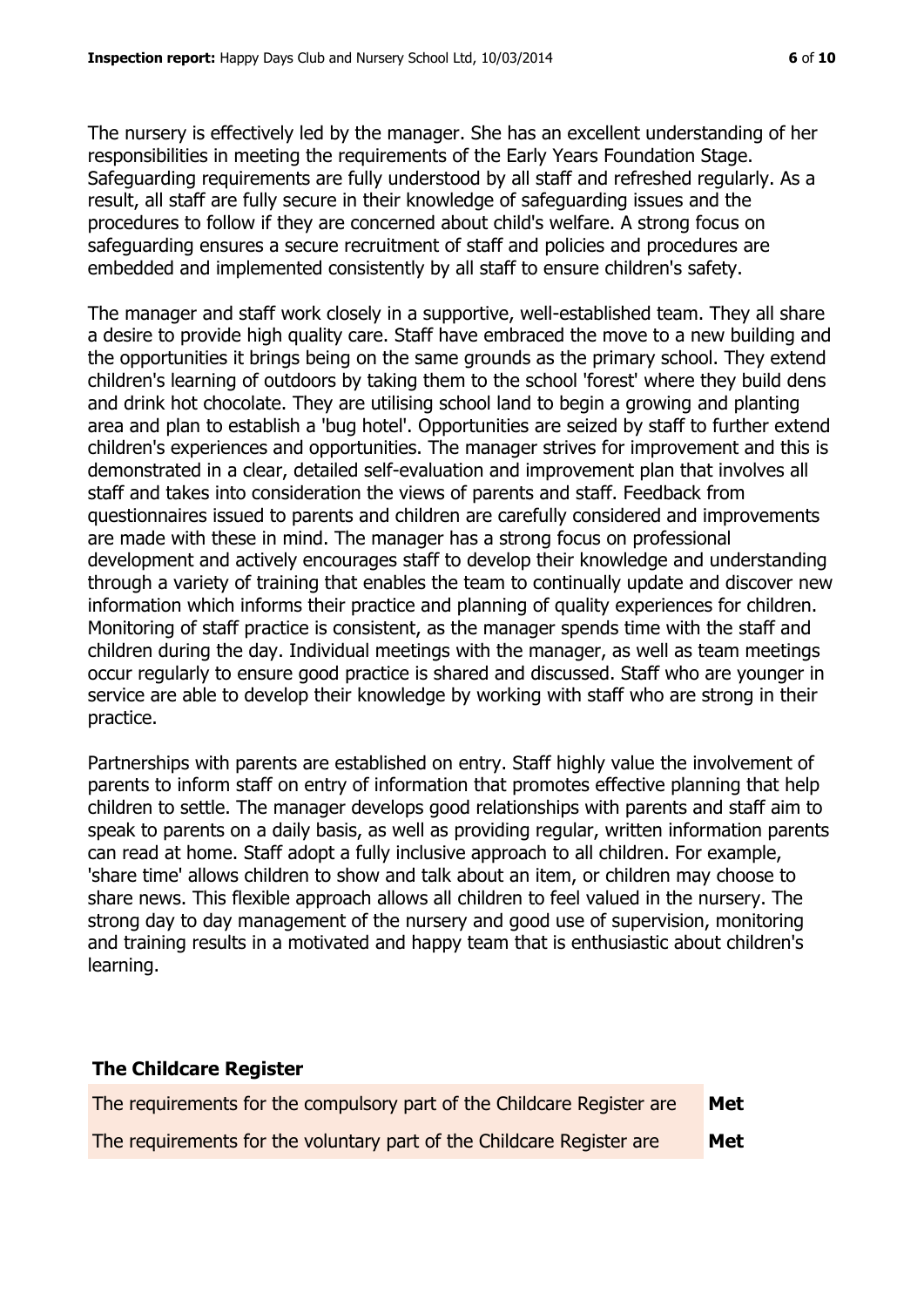# **What inspection judgements mean**

# **Registered early years provision**

| <b>Grade</b> | <b>Judgement</b>        | <b>Description</b>                                                                                                                                                                                                                                                                                                                                                                                |
|--------------|-------------------------|---------------------------------------------------------------------------------------------------------------------------------------------------------------------------------------------------------------------------------------------------------------------------------------------------------------------------------------------------------------------------------------------------|
| Grade 1      | Outstanding             | Outstanding provision is highly effective in meeting the needs<br>of all children exceptionally well. This ensures that children are<br>very well prepared for the next stage of their learning.                                                                                                                                                                                                  |
| Grade 2      | Good                    | Good provision is effective in delivering provision that meets<br>the needs of all children well. This ensures children are ready<br>for the next stage of their learning.                                                                                                                                                                                                                        |
| Grade 3      | Requires<br>improvement | The provision is not giving children a good standard of early<br>years education and/or there are minor breaches of the<br>safeguarding and welfare requirements of the Early Years<br>Foundation Stage. It will be monitored and inspected within<br>twelve months of the date of this inspection.                                                                                               |
| Grade 4      | Inadequate              | Provision that is inadequate requires significant improvement<br>and/or enforcement action. The provision is failing to give<br>children an acceptable standard of early years education and/or<br>is not meeting the safeguarding and welfare requirements of<br>the Early Years Foundation Stage. It will be monitored and<br>inspected again within six months of the date of this inspection. |
| Met          |                         | The provision has no children on roll. The inspection judgement<br>is that the provider continues to meet the requirements for<br>registration.                                                                                                                                                                                                                                                   |
| Not met      |                         | The provision has no children on roll. The inspection judgement<br>is that the provider does not meet the requirements for<br>registration.                                                                                                                                                                                                                                                       |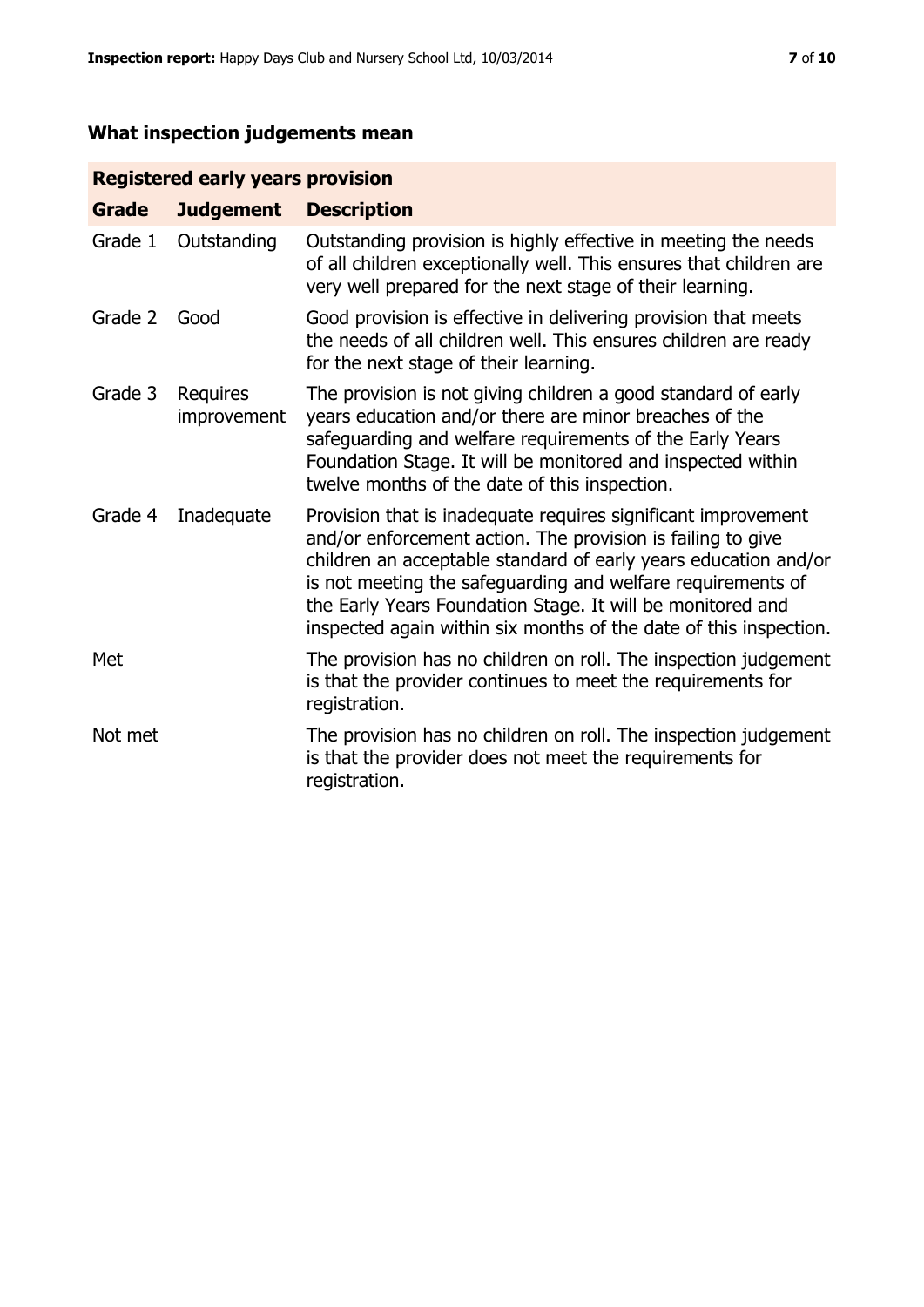#### **Inspection**

This inspection was carried out by Ofsted under sections 49 and 50 of the Childcare Act 2006 on the quality and standards of provision that is registered on the Early Years Register. The registered person must ensure that this provision complies with the statutory framework for children's learning, development and care, known as the Early Years Foundation Stage.

#### **Setting details**

| Unique reference number       | EY465817                                 |
|-------------------------------|------------------------------------------|
| <b>Local authority</b>        | <b>Cheshire East</b>                     |
| <b>Inspection number</b>      | 934962                                   |
| <b>Type of provision</b>      | Full-time provision                      |
| <b>Registration category</b>  | Childcare - Non-Domestic                 |
| Age range of children         | $0 - 17$                                 |
| <b>Total number of places</b> | 50                                       |
| Number of children on roll    | 44                                       |
| <b>Name of provider</b>       | Happy Days Club & Nursery School Limited |
| Date of previous inspection   | not applicable                           |
| <b>Telephone number</b>       | 07796 691671                             |

Any complaints about the inspection or the report should be made following the procedures set out in the guidance *'Complaints procedure: raising concerns and making complaints* about Ofsted', which is available from Ofsted's website: www.ofsted.gov.uk. If you would like Ofsted to send you a copy of the guidance, please telephone 0300 123 4234, or email enquiries@ofsted.gov.uk.

# **Type of provision**

For the purposes of this inspection the following definitions apply:

Full-time provision is that which operates for more than three hours. These are usually known as nurseries, nursery schools and pre-schools and must deliver the Early Years Foundation Stage. They are registered on the Early Years Register and pay the higher fee for registration.

Sessional provision operates for more than two hours but does not exceed three hours in any one day. These are usually known as pre-schools, kindergartens or nursery schools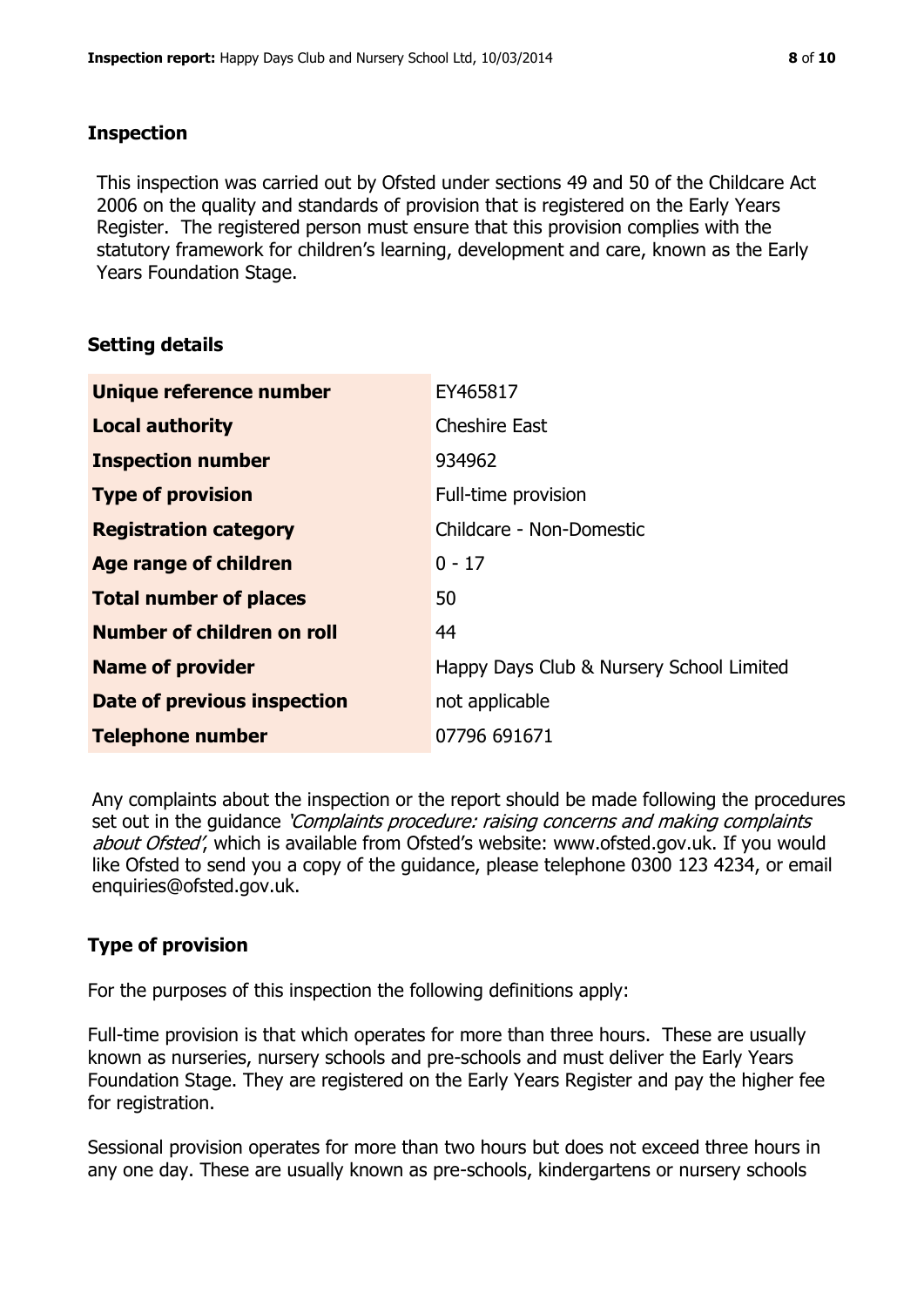and must deliver the Early Years Foundation Stage. They are registered on the Early Years Register and pay the lower fee for registration.

Childminders care for one or more children where individual children attend for a period of more than two hours in any one day. They operate from domestic premises, which are usually the childminder's own home. They are registered on the Early Years Register and must deliver the Early Years Foundation Stage.

Out of school provision may be sessional or full-time provision and is delivered before or after school and/or in the summer holidays. They are registered on the Early Years Register and must deliver the Early Years Foundation Stage. Where children receive their Early Years Foundation Stage in school these providers do not have to deliver the learning and development requirements in full but should complement the experiences children receive in school.